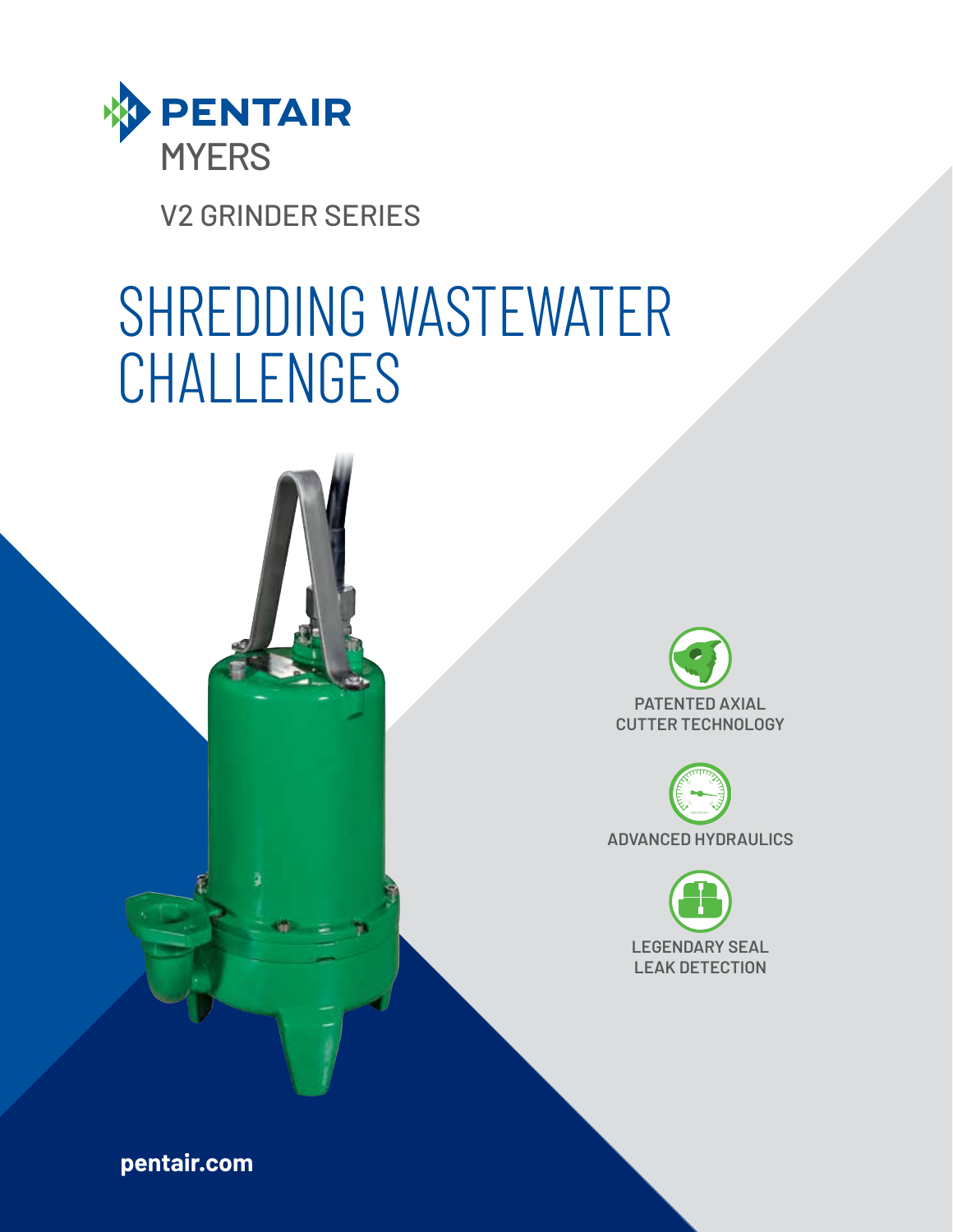# **MYERS V2 SERIES** SUBMERSIBLE GRINDER PUMPS

The Myers V2 series grinder is engineered from the ground up, in order to overcome the increased debris and higher pressure required in today's wastewater environment. It features a patented axial cutter design and semi-open impeller to effectively macerate challenging sewage solids into a fine slurry.





### **PATENTED AXIAL CUTTER TECHNOLOGY**

Easily slices through solids and trash found in domestic wastewater without roping or clogging.



### **ADVANCED HYDRAULICS**

The only single stage 2 HP grinder that can deliver up to 185' of lift for superior performance and reliability.



### **LEGENDARY SEAL LEAK DETECTION**

True early warning system for reduced downtime and maintenance costs.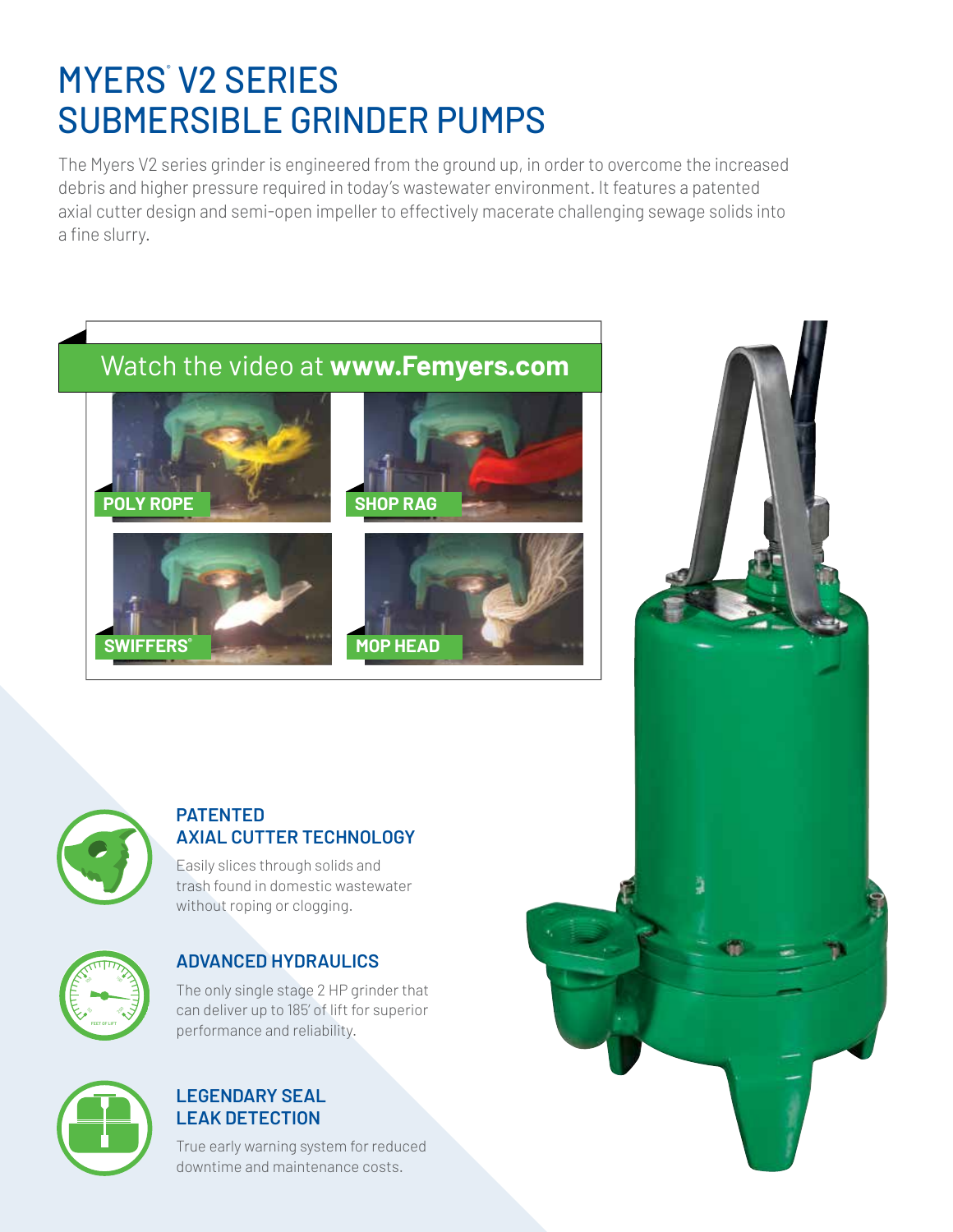## Features



#### A. Cable Entry System

- NEW! Optional quick disconnect cord available for ease of maintenance
- Cable jacket sealed by compression fitting; individual wires sealed by compression grommet for double seal protection against water ingress
- Replace power cord without disturbing motor for ease of maintenance

#### B. Oil-Filled Motor

- Maximizes heat dissipation; provides constant bearing lubrication for long life
- High torque start/run capacitor for single or three-phase motors, assured starting under heavy loads

#### C. Heavy 416 SST Shaft

• Corrosion resistant, reduces shaft deflection for long life

#### D. Lower Double Row Ball Bearings

• Absorb both axial and radial loads for increased durability

#### E. Double Mechanical Shaft Seals

• In oil-filled seal chamber for continuous lubrication, superior motor protection

#### F. Seal Leak Probe

- Located in seal chamber instead of motor area for true early warning of water leaks. Allows corrective action before costly motor or bearing failure occurs.
- Activates warning light in control panel

#### G. SST Semi-Open Impeller

- Provides improved performance, resists clogging
- Pump-out vanes help keep trash from seal, reduces pressure at seal face for longer life

#### H. Axial Cutter System

- Constructed of 440 SST hardened to 57-60Rc for long life
- Easily replaceable without dismantling pump

#### I. Volute Case

• Cast iron 1-1/4" NPT vertical flanged discharge

|                           |               | V/Ph/Hz  | <b>HP</b>      | <b>Start Amps</b> | <b>FL Amps</b>   | <b>Full Load kW</b> | <b>Start KVA</b> | <b>FL KVA</b> | <b>NEC Code</b><br>Letter | <b>Service</b><br>Factor | Model   | <b>Standard Cord</b> |            |
|---------------------------|---------------|----------|----------------|-------------------|------------------|---------------------|------------------|---------------|---------------------------|--------------------------|---------|----------------------|------------|
| <b>Data</b><br>Electrical |               |          |                |                   |                  |                     |                  |               |                           |                          |         | 20'                  | 35'        |
|                           | High Head     | 230/1/60 | $\overline{2}$ | 49                | 18.5             | 4.2                 | 11.27            | 4.26          | G                         |                          | Catalog | VH20-21-20           | VH20-21-35 |
|                           |               |          |                |                   |                  |                     |                  |               |                           |                          | Eng     | 28148D000            | 28148D004  |
|                           |               | 200/3/60 | $\overline{2}$ | 53                | 12.5             | 3.9                 | 18.3             | 4.33          | L                         |                          | Catalog | VH20-03-20           | VH20-03-35 |
|                           |               |          |                |                   |                  |                     |                  |               |                           |                          | Eng     | 28148D001            | 28148D005  |
|                           |               | 230/3/60 | $\mathbf{2}$   | 46                | 12               | 3.9                 | 18.3             | 4.77          | L                         |                          | Catalog | VH20-23-20           | VH20-23-35 |
|                           |               |          |                |                   |                  |                     |                  |               |                           |                          | Eng     | 28148D002            | 28148D006  |
|                           |               | 460/3/60 | $\overline{2}$ | 23                | $6\phantom{1}$   | 3.9                 | 18.3             | 4.77          | $\mathsf{L}$              |                          | Catalog | VH20-43-20           | VH20-43-35 |
|                           |               |          |                |                   |                  |                     |                  |               |                           |                          | Eng     | 28148D003            | 28148D007  |
|                           |               | 575/3/60 | $\overline{2}$ | 25                | 5                | 3.9                 | 24.9             | 4.98          | L                         |                          | Catalog | VH20-53-20           | VH20-53-35 |
|                           |               |          |                |                   |                  |                     |                  |               |                           |                          | Eng     | 28148D020            | 28148D021  |
|                           | Standard Flow | 200/1/60 | $\overline{2}$ | 66                | 16               | 3.2                 | 13.2             | 3.2           | G                         | $\overline{1}$           | Catalog | VS20-01-20           | VS20-01-35 |
|                           |               |          |                |                   |                  |                     |                  |               |                           |                          | Eng     | 28151D020            | 28151D021  |
|                           |               |          |                |                   |                  |                     | 11.27            |               |                           |                          | Catalog | VS20-21-20           | VS20-21-35 |
|                           |               | 230/1/60 | $\overline{2}$ | 49                | 13.5             | 3.2                 |                  | 3.12          | G                         | $\overline{1}$           | Eng     | 28151D000            | 28151D004  |
|                           |               | 200/3/60 | $\overline{2}$ | 53                | 10 <sup>10</sup> | 3.2                 | 18.3             | 3.46          | L                         | $\overline{1}$           | Catalog | VS20-03-20           | VS20-03-35 |
|                           |               |          |                |                   |                  |                     |                  |               |                           |                          | Eng     | 28151D001            | 28151D005  |
|                           |               | 230/3/60 | $\mathbf{2}$   | 46                | 9                | 3.2                 | 18.3             | 3.58          | L                         | $\mathbf{1}$             | Catalog | VS20-23-20           | VS20-23-35 |
|                           |               |          |                |                   |                  |                     |                  |               |                           |                          | Eng     | 28151D002            | 28151D006  |
|                           |               | 460/3/60 | $\overline{2}$ | 23                | 4.2              | 3.2                 | 18.3             | 3.35          | L                         | $\overline{1}$           | Catalog | VS20-43-20           | VS20-43-35 |
|                           |               |          |                |                   |                  |                     |                  |               |                           |                          | Eng     | 28151D003            | 28151D007  |
|                           |               | 575/3/60 | $\overline{2}$ | 25                | 5                | 3.9                 | 24.9             | 4.98          | L                         | $\overline{1}$           | Catalog | VS20-53-20           | VS20-53-35 |
|                           |               |          |                |                   |                  |                     |                  |               |                           |                          | Eng     | 28151D022            | 28151D023  |
|                           | High Flow     | 200/1/60 | $\overline{2}$ | 66                | 16               | 3.2                 | 13.2             | 3.2           | G                         | $\overline{1}$           | Catalog | VF20-01-20           | VF20-01-35 |
|                           |               |          |                |                   |                  |                     |                  |               |                           |                          | Eng     | 28247D020            | 28247D021  |
|                           |               | 230/1/60 | $\overline{2}$ | 49                | 13.5             | 3.2                 | 11.27            | 3.12          | G                         | $\overline{1}$           | Catalog | VF20-21-20           | VF20-21-35 |
|                           |               |          |                |                   |                  |                     |                  |               |                           |                          | Eng     | 28247D000            | 28247D004  |
|                           |               | 200/3/60 | $\overline{2}$ | 53                | 10               | 3.2                 | 18.3             |               | L                         | $\overline{1}$           | Catalog | VF20-03-20           | VF20-03-35 |
|                           |               |          |                |                   |                  |                     |                  | 3.46          |                           |                          | Eng     | 28247D001            | 28247D005  |
|                           |               | 230/3/60 | $\overline{2}$ | 46                | 9                | 3.2                 | 18.3             | 3.58          | L                         | $\mathbf{1}$             | Catalog | VF20-23-20           | VF20-23-35 |
|                           |               |          |                |                   |                  |                     |                  |               |                           |                          | Eng     | 28247D002            | 28247D006  |
|                           |               | 460/3/60 | $\overline{2}$ | 23                | 4.2              | 3.2                 | 18.3             | 3.35          | L                         | $\overline{1}$           | Catalog | VF20-43-20           | VF20-43-35 |
|                           |               |          |                |                   |                  |                     |                  |               |                           |                          | Eng     | 28247D003            | 28247D007  |
|                           |               | 575/3/60 | 2              | 25                | 5                | 3.9                 | 24.9             | 4.98          |                           |                          | Catalog | VF20-53-20           | VF20-53-35 |
|                           |               |          |                |                   |                  |                     |                  |               | L                         | $\mathbf{1}$             | Eng     | 28247D022            | 28247D023  |